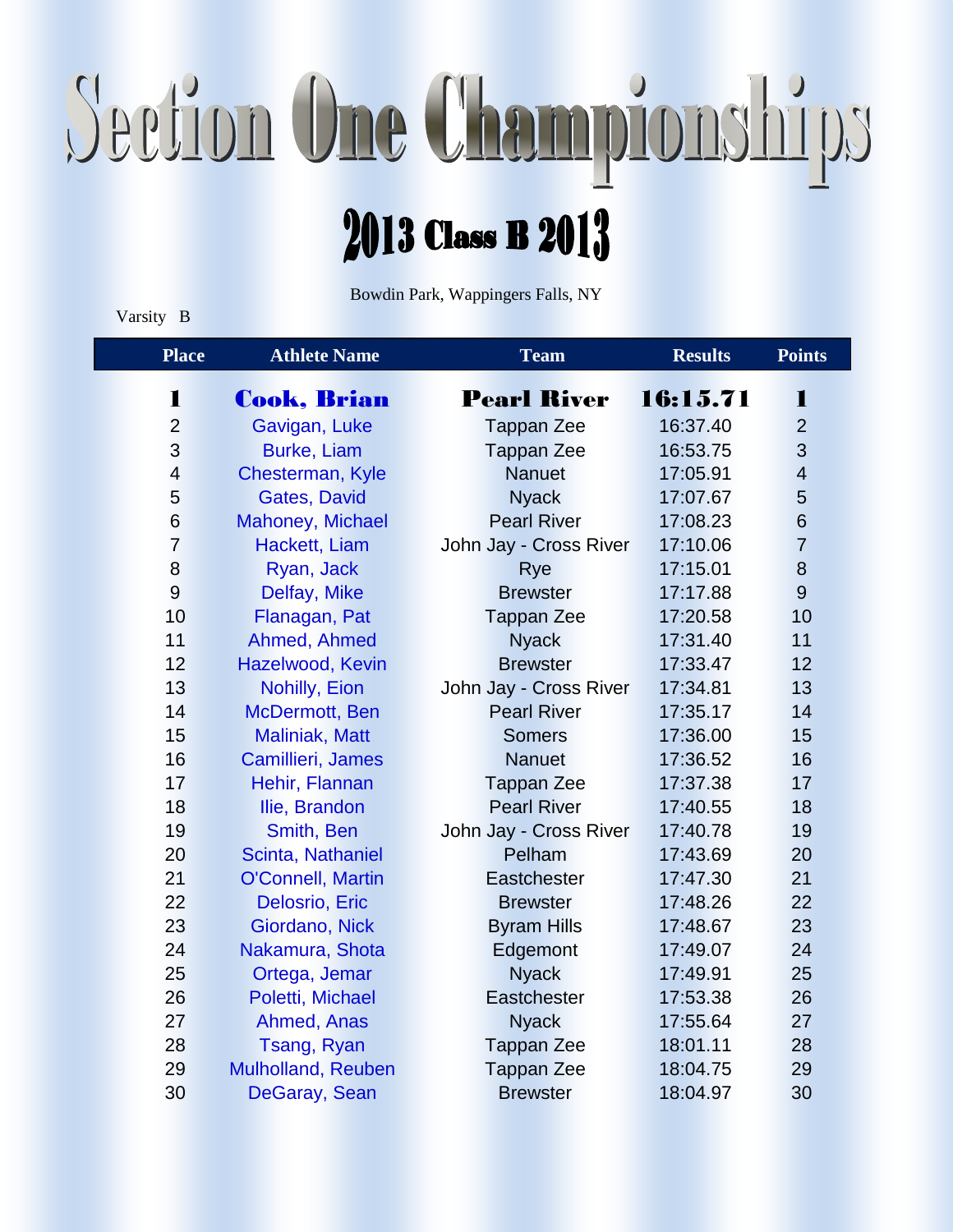| 31 | Perez/celest, Gabe           | <b>Eastchester</b>     |          |                 |  |
|----|------------------------------|------------------------|----------|-----------------|--|
| 32 | Fedio, Eric                  | <b>Brewster</b>        | 18:08.69 | 32 <sub>2</sub> |  |
| 33 | Bird, Ryan                   | Rye                    | 18:11.44 | 33              |  |
| 34 | Mundinger, Finn              | Rye                    | 18:11.97 | 34              |  |
| 35 | Boyko, Devin                 | <b>Pearl River</b>     | 18:14.59 | 35              |  |
| 36 | Vishwanathan, Navneet        | <b>Nanuet</b>          | 18:19.15 | 36              |  |
| 37 | <b>Cawkwell, Sam</b>         | <b>Byram Hills</b>     | 18:27.19 | 37              |  |
| 38 | Camillieri, Brian            | <b>Nanuet</b>          | 18:27.96 | 38              |  |
| 39 | Yun, Charles                 | <b>Eastchester</b>     | 18:33.17 | 39              |  |
| 40 | Lewarn, Peter                | <b>Tappan Zee</b>      | 18:36.90 | 40              |  |
| 41 | Rinaldi, Jesse               | <b>Somers</b>          | 18:45.72 | 41              |  |
| 42 | <b>Greene, Max</b>           | <b>Brewster</b>        | 18:47.77 | 42              |  |
|    | 43 McGahren-Clemens, Russell | <b>Eastchester</b>     | 18:50.81 | 43              |  |
| 44 | Sweeney, Ben                 | John Jay - Cross River | 18:53.86 | 44              |  |
| 45 | Adler, Ben                   | <b>Harrison</b>        | 18:54.09 | 45              |  |
| 46 | Thomas, Sam                  | <b>Eastchester</b>     | 18:55.05 | 46              |  |
| 47 | Robinson, Brian              | Our Lady of Lourdes    | 18:56.11 | 47              |  |
| 48 | <b>Fortino, Domenic</b>      | <b>Pearl River</b>     | 18:59.41 | 48              |  |
| 49 | <b>Court, Alex</b>           | <b>Somers</b>          | 19:00.77 | 49              |  |
| 50 | Herbert, Stephen             | <b>Somers</b>          | 19:03.64 | 50              |  |
| 51 | Smyth, Kyle                  | <b>Pearl River</b>     | 19:03.96 | 51              |  |
| 52 | Kuhn, Theo                   | John Jay - Cross River | 19:05.48 | 52              |  |
| 53 | Rubin, Josh                  | John Jay - Cross River | 19:10.63 | 53              |  |
| 54 | <b>Worsley, Mark</b>         | <b>Somers</b>          | 19:11.99 | 54              |  |
| 55 | Pratt, James                 | Ardsley                | 19:14.19 | 55              |  |
| 56 | Mackey, Thomas               | Rye                    | 19:15.13 | 56              |  |
| 57 | <b>Casey, Daniel</b>         | Our Lady of Lourdes    | 19:21.83 | 57              |  |
| 58 | Neave, Alex                  | Rye                    | 19:24.12 | 58              |  |
| 59 | Howells, Alex                | <b>Rye</b>             | 19:28.31 | 59              |  |
| 60 | <b>Berdon, Matthew</b>       | Edgemont               | 19:29.64 | 60              |  |
| 61 | Cioffoletti, Nick            | <b>Byram Hills</b>     | 19:30.03 | 61              |  |
| 62 | Hashmall, Joseph             | <b>Somers</b>          | 19:30.87 | 62              |  |
| 63 | Madan, Krishan               | Edgemont               | 19:32.07 | 63              |  |
| 64 | <b>Teator, Christopher</b>   | <b>Eastchester</b>     | 19:33.33 | 64              |  |
| 65 | Ortega, Justin               | <b>Nyack</b>           | 19:35.21 | 65              |  |
| 66 | Harris, Ricky                | <b>Harrison</b>        | 19:36.91 | 66              |  |
| 67 | Fraher, Tim                  | <b>Nanuet</b>          | 19:38.89 | 67              |  |
| 68 | Bauckham, Jack               | <b>Somers</b>          | 19:41.14 | 68              |  |
| 69 | Manley, Dylan                | <b>Harrison</b>        | 19:45.32 | 69              |  |
| 70 | Penate, Austin               | <b>Nanuet</b>          | 19:45.62 | 70              |  |
| 71 | <b>Bayuelo, Andres</b>       | Edgemont               | 19:47.15 | 71              |  |
| 72 | Vela, lan                    | <b>Harrison</b>        | 19:47.98 | 72              |  |
| 73 | Brown, Ricky                 | <b>Byram Hills</b>     | 19:49.22 | 73              |  |
| 74 | Fesjian, William             | Pelham                 | 19:49.81 | 74              |  |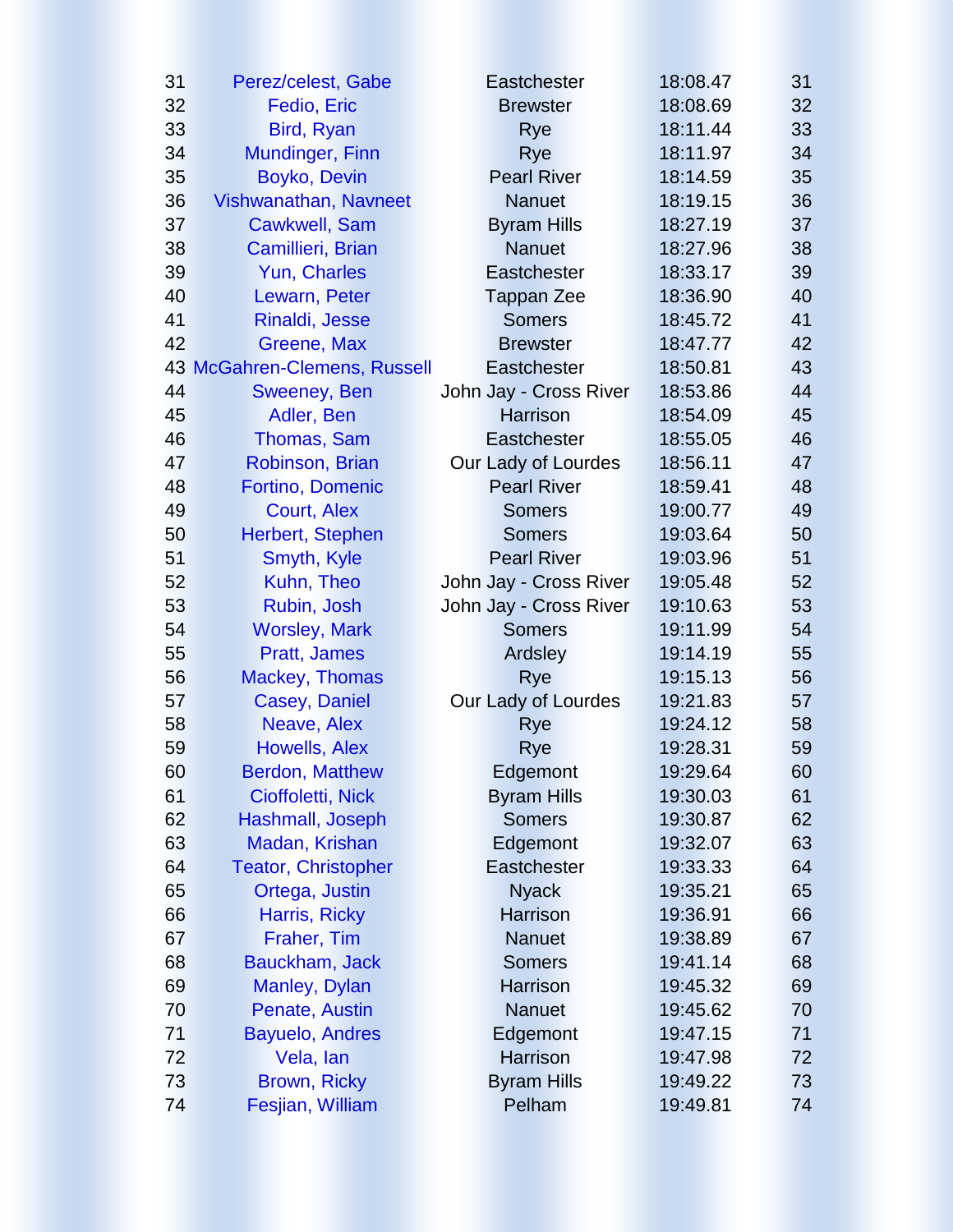| 75  | Furphy, Jason          | <b>Hendrick Hudson</b> | 19:54.50 | --  |
|-----|------------------------|------------------------|----------|-----|
| 76  | Brennan, Ryan          | <b>Nanuet</b>          | 19:55.71 | 75  |
| 77  | Neuburger, Daniel      | John Jay - Cross River | 19:57.33 | 76  |
| 78  | <b>Takatsu, Kenta</b>  | Rye                    | 19:59.57 | 77  |
| 79  | Ciuccio, Damien        | <b>Nyack</b>           | 20:00.38 | 78  |
| 80  | Barbara, Jake          | <b>Brewster</b>        | 20:05.38 | 79  |
| 81  | Meluch, Tyler          | Our Lady of Lourdes    | 20:06.02 | 80  |
| 82  | Carlin, Gregory        | <b>Byram Hills</b>     | 20:20.11 | 81  |
| 83  | Krog, Jon              | <b>Byram Hills</b>     | 20:21.15 | 82  |
| 84  | Vahos, Rhett           | Pelham                 | 20:22.42 | 83  |
| 85  | Groome, Henry          | Pelham                 | 20:25.91 | 84  |
| 86  | <b>Staten, Nick</b>    | <b>Putnam Valley</b>   | 20:26.98 |     |
| 87  | <b>Summers, Holden</b> | <b>Byram Hills</b>     | 20:36.92 | 85  |
| 88  | Cusner, Adam           | Pelham                 | 20:45.03 | 86  |
| 89  | Weinman, Caleb         | <b>Nyack</b>           | 20:49.68 | 87  |
| 90  | Long, Jonathan         | Our Lady of Lourdes    | 20:51.85 | 88  |
| 91  | McLean, Jameson        | <b>Putnam Valley</b>   | 20:56.39 | --  |
| 92  | <b>Wolfert, Adam</b>   | Edgemont               | 21:09.87 | 89  |
| 93  | Whalen, Will           | Our Lady of Lourdes    | 21:11.43 | 90  |
| 94  | <b>Crowley, Alex</b>   | Pelham                 | 21:14.17 | 91  |
| 95  | Struhl, Zach           | <b>Harrison</b>        | 21:22.16 | 92  |
| 96  | Ropes, Zachary         | Our Lady of Lourdes    | 21:27.72 | 93  |
| 97  | Pizzutello, Michael    | <b>Harrison</b>        | 21:46.40 | 94  |
| 98  | Persaud, Andrew        | <b>Hendrick Hudson</b> | 22:05.77 | --  |
| 99  | Hoffberg, Eixh         | <b>Harrison</b>        | 22:10.82 | 95  |
| 100 | Yoshitaka, Abe         | <b>Putnam Valley</b>   | 22:17.46 |     |
| 101 | Loehr, Ryan            | Our Lady of Lourdes    | 22:35.15 | 96  |
| 102 | <b>Cusner, Jason</b>   | Pelham                 | 22:46.19 | 97  |
| 103 | Forero, Daniel         | <b>Hendrick Hudson</b> | 22:46.54 | --  |
| 104 | Palij, Mark            | Ardsley                | 22:58.69 | 98  |
| 105 | <b>Cronin, Conner</b>  | <b>Putnam Valley</b>   | 23:47.83 |     |
| 106 | Gold, Zachary          | Ardsley                | 23:54.88 | 99  |
| 107 | <b>Robbins, Gary</b>   | Ardsley                | 24:12.07 | 100 |
| 108 | Park, Jonas            | Ardsley                | 25:56.33 | 101 |
| 109 | Wilson, Chad           | Ardsley                | 27:10.17 | 102 |
| 110 | Chu, Alvin             | Ardsley                | 28:28.99 | 103 |